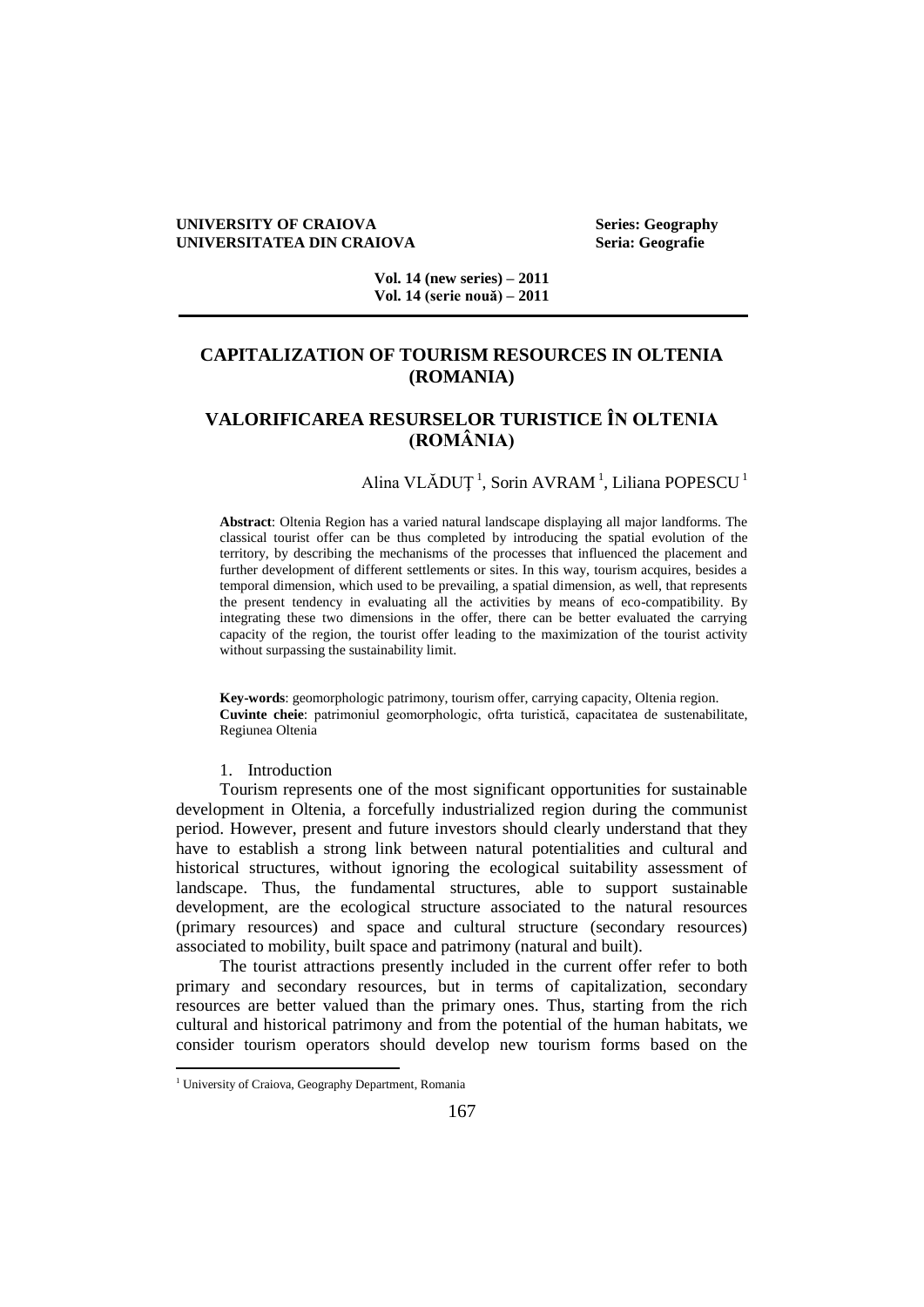attractiveness of the geomorphologic resources. We do not mean primary resources are not capitalised at all, but tourism has to acquire a spatial dimension besides the temporal dimension, without ignoring the carrying capacity of the environment. The tourism potential of the geomorphologic patrimony is given by its aesthetic, scientific, cultural/historical and social/economic values (Pralong, 2005). Most of the time, the geomorphologic landscape does not have only one such value, due to its complexity. Oltenia region, located in the south-west of Romania, displays a varied and well-proportioned landscape, which increase its tourism capitalization possibilities (Fig. 1). The main landforms of the region are the plain area represented by Oltenia Plain, part of the Romanian Plain, the Getic Piedmont, the Getic Sub-Carpathians, and the mountain area represented by massifs belonging to the Parâng and the Retezat Mountain Groups.

The vertical zonation of the relief according to the lithological structure and to the features of the climatic elements imposes a regionalization of the specific geomorphologic processes. Thus, within the mountain region, the climatic and sculptural forms are modelled by the present geomorphologic processes, which induce a secondary relief. In the Sub-Carpathians, the structural and petrographic landforms are modelled by gravitational and hydric processes in an area marked by tectonic mobility, friability, and high petrographic heterogeneity. The plateau region, which is a monocline structure with fluvial-lacustrine deposits and coal intercalations, displays an alternance of interfluve surfaces and parallel North-South directed valleys. The plain unit, made up of the Danube's terraces and the piedmont plains, is an assembly with depression features and it is mainly affected by compaction and pipping; another specific element of the unit is the presence of the sand dunes, which tend to be actively modelled by wind in the context of the global climatic changes. The present natural relief modelling, under the direct influence of the external and internal agents, activating on a relief energy comprised between the extreme values of 2,519 meters (Parângul Mare Peak) and about 40 meters (The Danube Valley), as well as the man-induced modelling induced by the utilization of resources (construction rocks, salt, coal, oil, natural gases) is present within all the units and it brings to the formation of new landforms. Consequently, we consider that tourism operators should take into account primary resources, particularly the potential of the glacial and periglacial landforms, which are quite accessible in certain areas, of the karst areas that cover large surfaces of the region or of the sand dunes located near or within the Danube's floodplain. We also suggest the capitalization of the technogene relief, which is well developed within the piedmont area that does not have an increased natural or anthropogenic potential. The areas displaying the highest tourist potential in terms of both primary and secondary offer are represented by the mountain and Sub-Carpathian region, which also dispose of a better infrastructure than the lower regions, namely accommodation facilities and lines of communications. The main identified issues are about the training of tourist operators with regard to the potential of primary resources and to its integration into the classical offer and about adequate promotion activities. Thus, brochures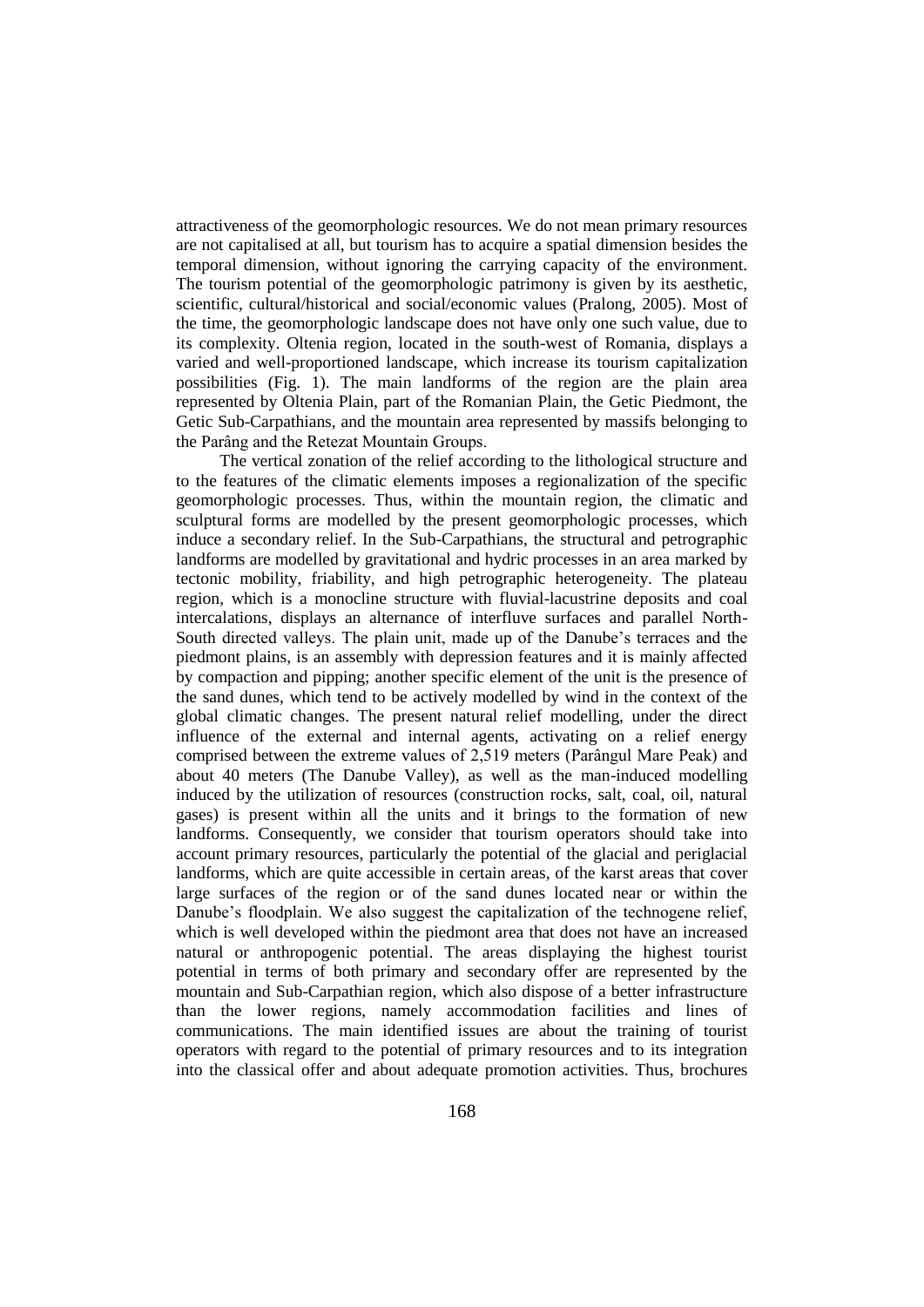should include scientific information about the formation and evolution of the landforms, climate, ecological system, etc. There should be also taken into account the placard system, which proved to be extremely efficient in spots without guiding.



**Figure 1. Geographical location of the Oltenia Region within Romania**

2. Presently capitalized tourism resources

Oltenia is one of the most complex regions in Romania in terms of tourism potential, referring here to both natural resources and cultural, built patrimony, in other words, the primary and the secondary resources (Fig. 2).

*2.1 Secondary resources.*

By analysing the present situation of tourism in the area, we understood that using the traditional tourist attractions, which are part of the secondary resources, might represent a good starting point for introducing the geomorphologic patrimony in the offer.

*Cultural - historical patrimony.* According to the Govern Degree no 68/August 26, 1994, the cultural-historical patrimony includes – archaeological sites and monuments, architectural monuments and assemblies, architecture and urbanism reserves, memorial buildings and monuments, plastic art and commemorative monuments, technical monuments, historical sites, parks and gardens (Cândea, Erdeli & Peptenatu, 2003, p. 227). The region displaying the highest anthropogenic potential is represented by Subcarpathians, where there are numerous settlements famous for their monasteries, old churches, and monuments. Thus, Hurezi settlement represents the greatest assemble of medieval architecture from the former Walachia (Ielenicz & Comănescu, p. 260). Hurez monastery is a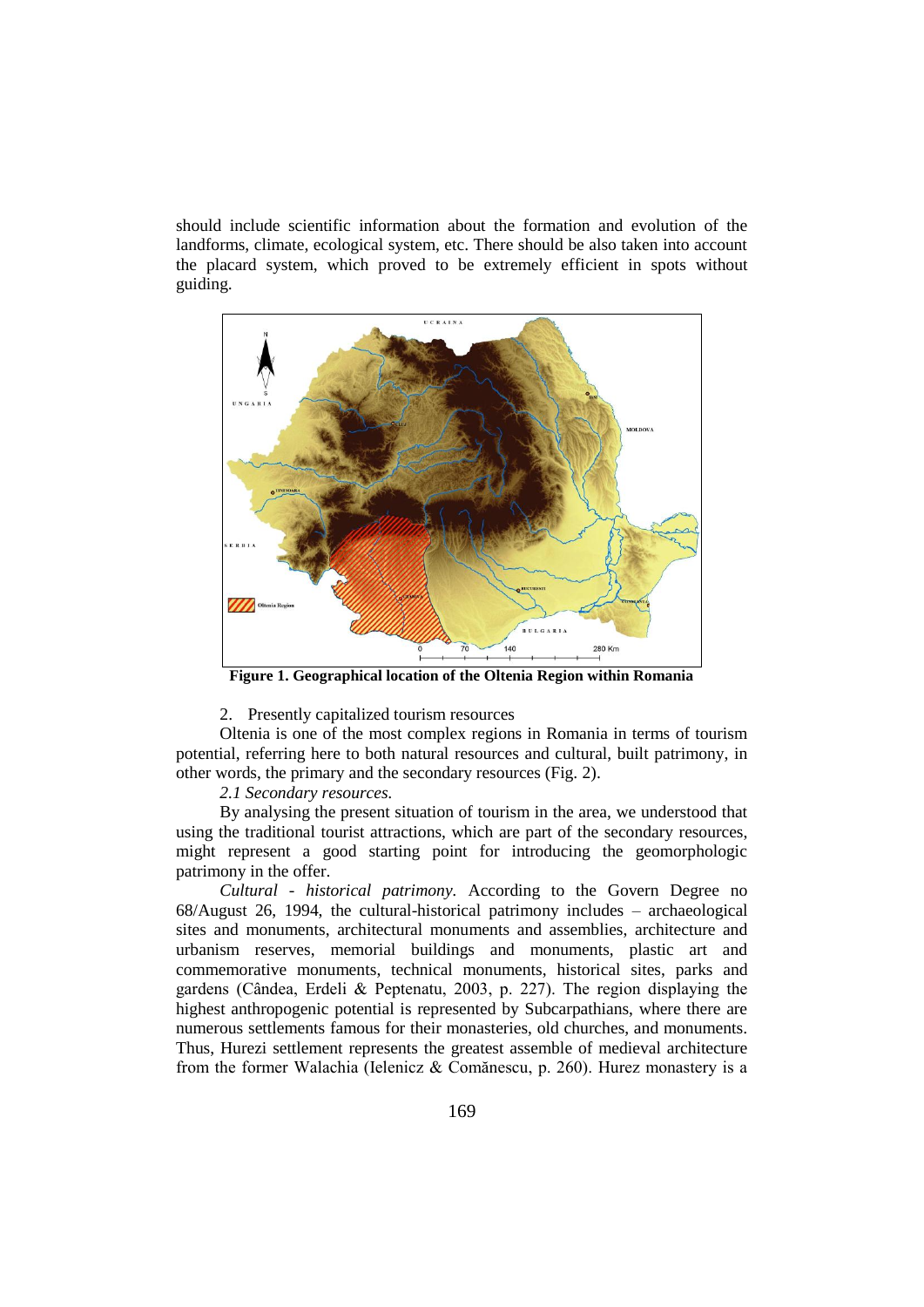UNESCO monument, built in 1694 by Constantin Brancoveanu, in a unique style named after the great ruler. In its proximity, there are also other old monasteries, such as Cozia, in the Olt Defile (1387, built during Mircea cel Batran reign), Arnota (1636), Dintr-un Lemn Monastery (the  $16<sup>th</sup>$  century). Lainici Monastery is placed in the Jiu Defile, within an enlargement area and it was built in 1810. Tismana monastery is another important architectonic and cultural monument dating from the  $14<sup>th</sup>$  century (1375-1378).



**Figure 2. Tourist areas within Oltenia**

Then, we mention the main cities of the region, some of them well-known for their ancient monuments that attract quite a large number of tourists. For example, in Tg. Jiu, we find some of Brancusi's most famous works – The Table of Silence, The Alley of Chairs, The Kissing Gate, The Dacian Table and The Endless Column, built by the famous sculptor between 1936 and 1938. Drobeta Turnu-Severin is well known for its Roman and medieval monuments – Traian's bridge (105, built by Apolodor of Damascus), the Roman camp and baths, the medieval fortress (the  $13<sup>th</sup>$  century), etc. Even if Craiova has ancient roots (the Roman settlement of Pelendava), its monuments date from the  $19<sup>th</sup>$ -20<sup>th</sup> centuries. We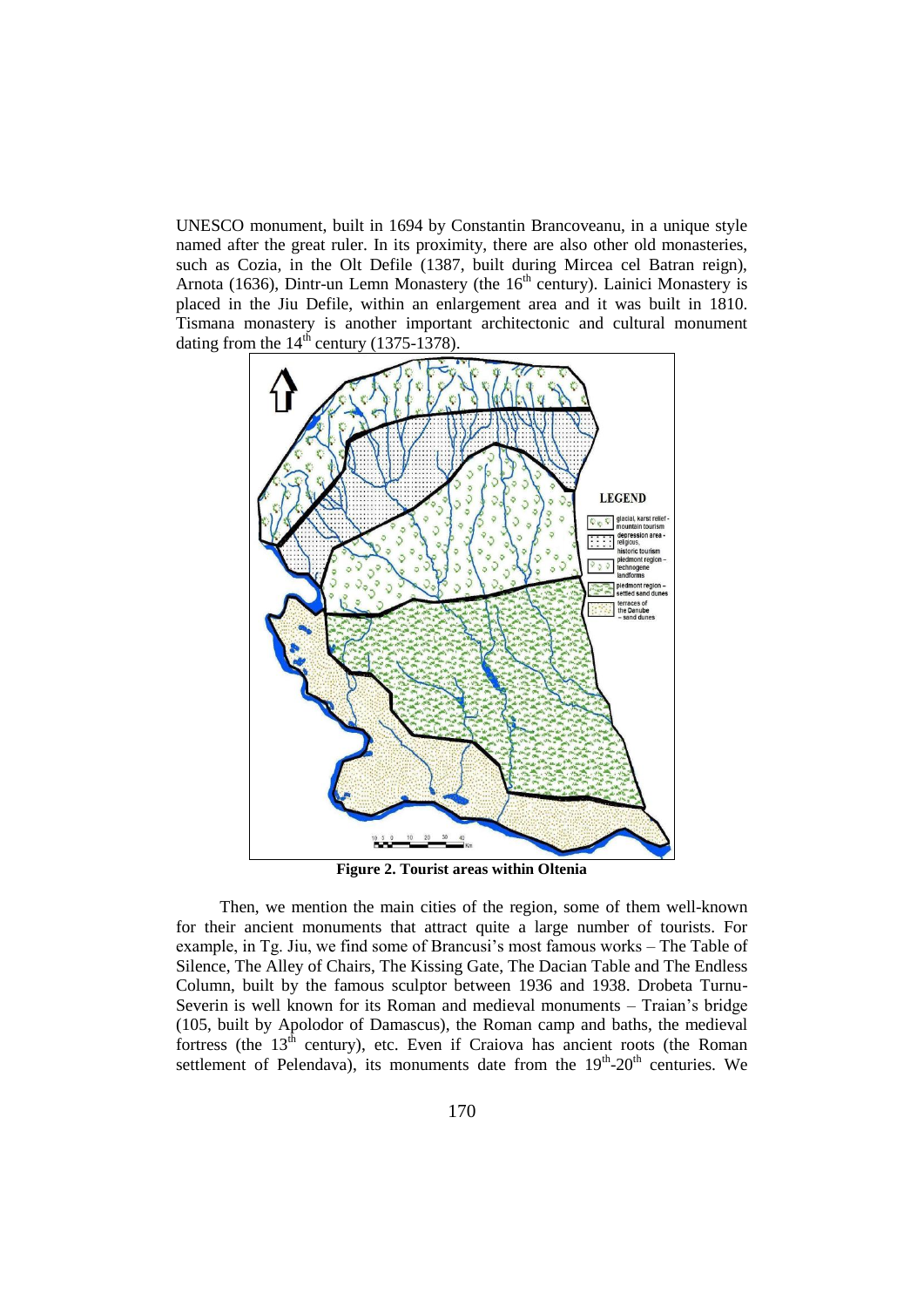mention Sf. Dumitru Church, which was first erected by the end of the  $15<sup>th</sup>$  century, Obedeanu Monastery built in 1748-1753 (Bobarnac B., 1995, p. 57). As architectonic monuments, there stand out Băniei House erected by the Craiovesti boyars in the 15<sup>th</sup> -16<sup>th</sup> centuries and, then rebuilt by Constantin Brâncoveanu in 1699, the Art Museum (1907), which shelters some of Brancusi's works etc. There are other old, but less known religious monuments in many other towns - Slatina – Clocociov Monastery first mentioned in 1512, Râmnicu Vâlcea – Holly Paraschiva church (1554-1557). The south of the region also benefits from some ancient ruins – a Roman settlement at Hinova, a Roman Camp dating from the  $4<sup>th</sup>$  century at Desa and another one dating from the  $2^{nd}$ -3<sup>rd</sup> centuries at Bistret, all along the Danube River, but, unfortunately they are not well capitalized.

*Human habitat.* Romania is a country where there still are villages that preserve traditions or traditional preoccupations. Thus, Northern Oltenia preserves ethnographic and folkloric elements better than the southern part of the region. We mention Horezu, Peştişani, Glogova, Novaci, Vaideeni, Vlădeşti, Glodeni, Ponoare, etc. Oltenia is well known for pottery, each center having its own characteristics – Vlădeşti (Gorj), Şişeşti (Mehedinţi), Oboga (Olt), Horezu (Vâlcea). At Horezu for example, the ceramic objects are usually painted in blue and the most used symbol is the rooster. In fact, an old saying in the region mentions that a good potter must be agile as the rooster, skilful as the snake and patient as the fish. There are also some settlements that display an increased balneoclimateric potential - Călimănesti, Căciulata, Olăneşti, important spas, the springs of which have been used in the treatment of numerous diseases since old times. They are also known for the specific  $19<sup>th</sup>$  century architecture. We also mention two ski resorts, one on the southern slope of the Parâng Mountains, Rânca, and the other on the northern slope of the same mountains, Parângul Mic, which are presently used mostly by tourists coming from the Oltenia region.

*Economic and technological sites.* Among the economic objectives, there are presently included in the tourist offer only some dams and the adjacent hydroelectric power plants – Portile de Fier I (Iron Gates) on the Danube River and Lotru Ciunget (on the Lotru Valley). However, unlike the lakes and dams in the western countries that have capitalized not only the energy of the waters, but also the tourism potential, these two sights in Oltenia did not manage to generate important tourist flows.

#### *2.2 Primary resources.*

Among the natural elements, the relief plays a vital role for tourism since it supports all tourism activities. The mountains, with numerous glacial, karst, conglomerates forms and landscapes, not to mention the peaks and ridges, has the highest potential of all the relief forms, plains and hills having generally a rather dull landscape. The landscape is a fundamental tourism necessity, because all the publicity is based on images that reflect the typical landscape of a particular area (Muntele, 2000). According to the Spatial Planning of the National Territory elaborated by the Ministry of Regional Development and Housing, the highest potential of the relief is displayed by three of the Oltenia counties – Vâlcea, Gorj,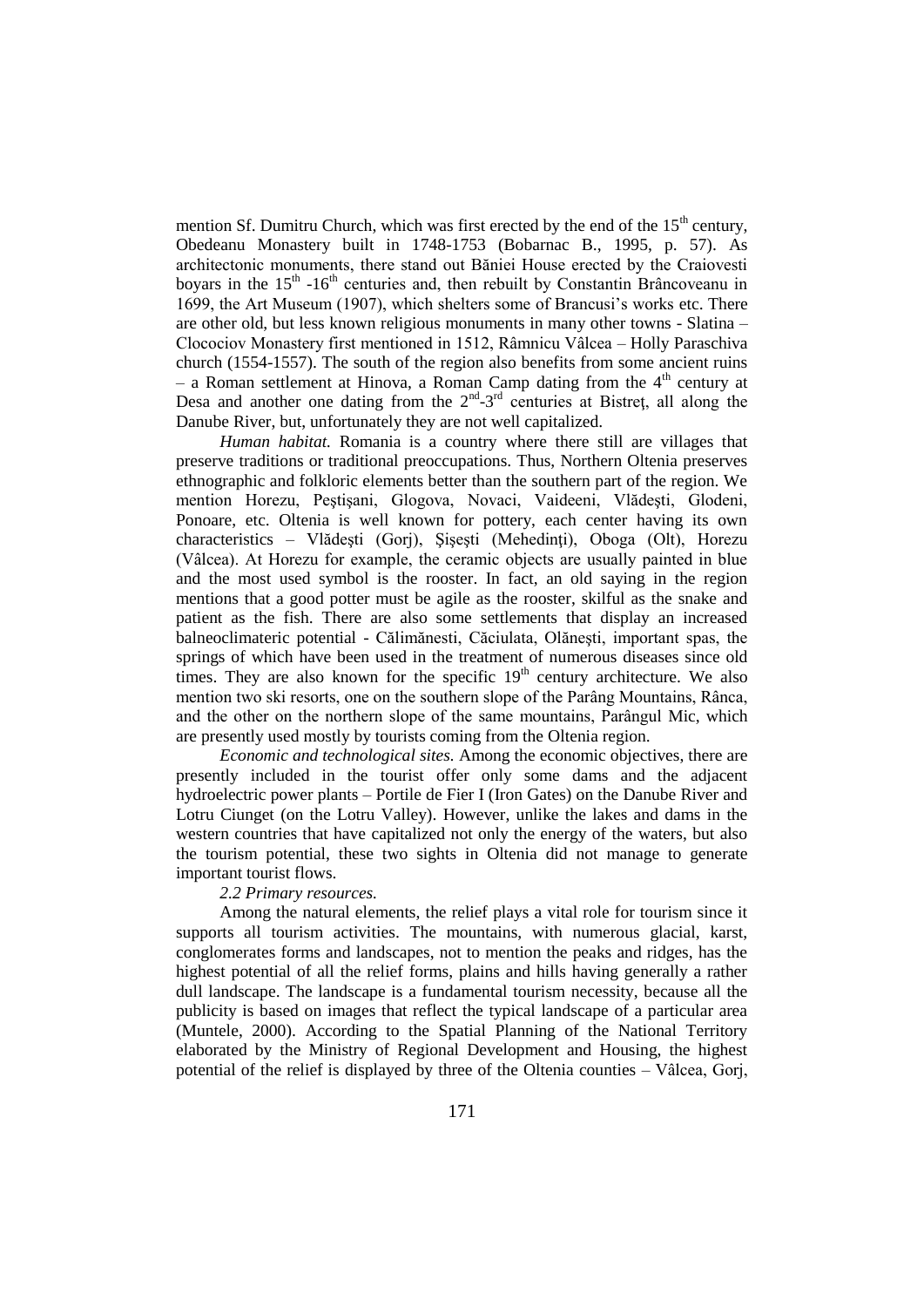and Mehedinti, where there are many territorial administrative units considered to have the best natural environment, with a total of ten points out of ten for this criterion.

Among the locations the natural potential is capitalized in a certain degree, we first mention the karst areas - Polovragi and Baia de Fier areas in Gorj county (Polovragi cave, within the Olteţ basin and Muierii cave within the Galbenu Valley, the first electrified cave in Romania), Domogled-the Cerna Valley National Park, Piatra Cloşanilor, Corcoaia Gorges, Mount Oslea, Ponoarele area, Topolniţa and Epuran caves in Mehedinți. These last two caves are among the most impressive in Romania, but they are protected by law since they were declared natural protected areas and the access of the public is very strict, requiring special approval. The Iron-Gates – the Cerna valley (Mehedinţi County) is ranked the first for the value of the tourism potential. There are 20 caves, 6 gorges, over 20 peaks, escarpments and slopes, 11 fossil points, all of them declared natural protected areas. The high mountain area is visited only occasionally by young groups, but there are possibilities for introducing certain areas with glacial and periglacial landforms in the general tourism offers taking into account some aspects related to the present access facilities – accommodation facilities at 1,500-1700 m altitude, forest or sheep roads, favourable climatic conditions in summer, etc.

#### 3. Analysis of the natural tourism potential

After thoroughly analysing the landscape potential of the region, we arrived at the conclusion that there are three main types of landforms the capitalization of which should be taken into account – karst relief, glacial and periglacial landforms, sand dunes and the Danube's floodplain.

#### *3.1 Karst relief*

It presents a great tourism potential due to its unique mark on the landscape. Important karst areas are located in Vâlcan Mountains, Mehedinţi Mountains and Plateau, Buila Vânturarița Massif, mainly individualized on Jurassic and Cretaceous limestones and secondary on Paleozoic crystalline limestones and dolomites. They form narrow ridges in Cerna and Mehedinți Mountains and large summits in Buila Vânturariţa and Piule Iorgovan Massifs. The intense fragmentation and the horizontal and vertical dispersion of limestone masses imposed differences in terms of karst modelling intensity, as well as in terms of resulted karst landforms. There predominates the transition type, intensely to moderately evolved (Posea, Popescu & Ielenicz, 1974, p.387). The vertical zonation of the modelling conditions led to the development of two distinct karst landscapes – the karst landscape characteristic to the summits exceeding 2,000 m altitude, with asymmetrical and barren tops, avens, dolinas, dry valleys; the second landscape is that of the summits located below 2,000 m altitude, which reveals an intense polycyclic Pliocene-Quaternary evolution, with both surface and depth karst forms. This last type, as compared to the first one, is mainly covered by soil and vegetation.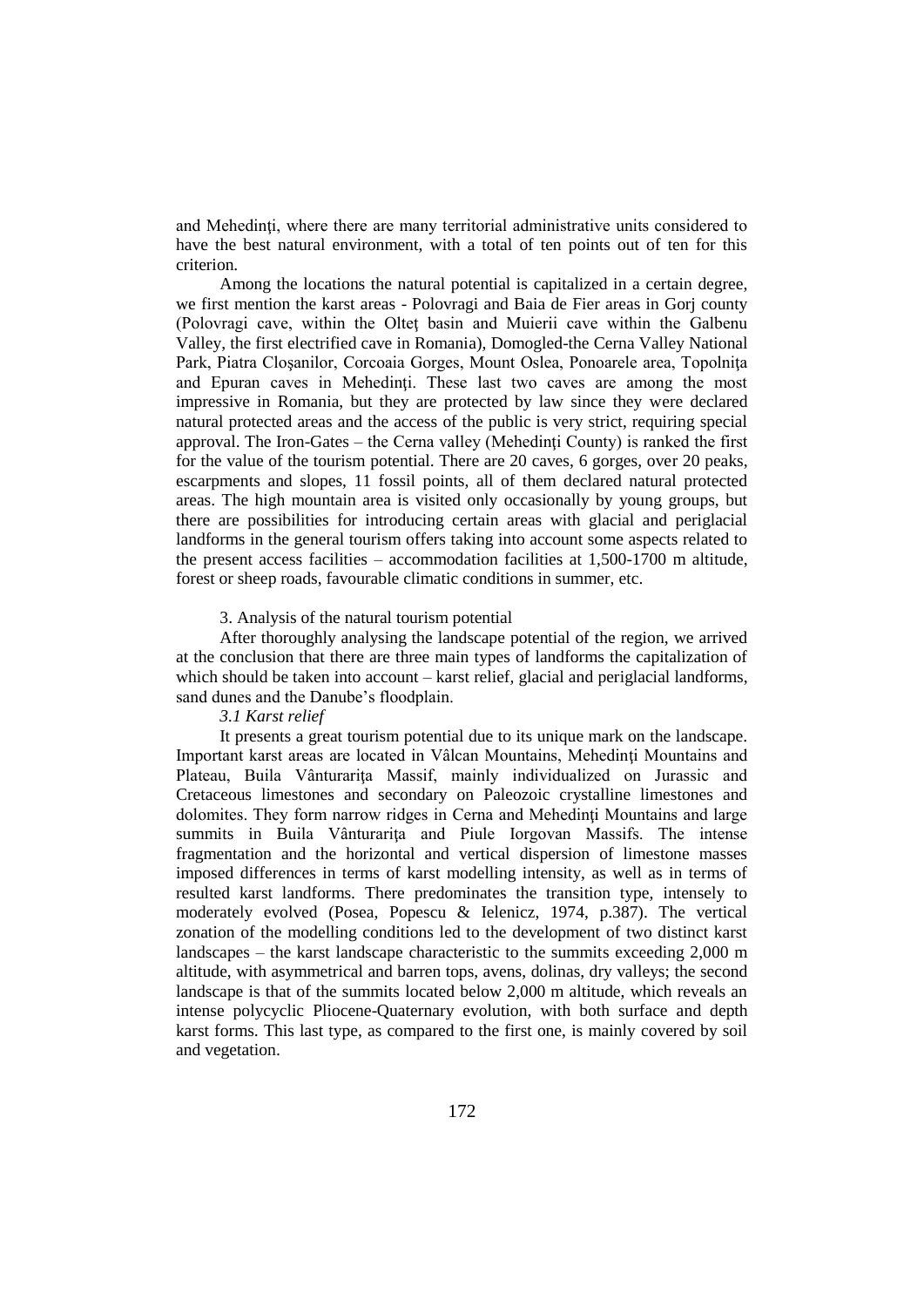Although it is quite necessary to protect caves and to reduce human impact to the minimum, some of the small caves should be opened for the public, having proper guiding and following very strict regulations. The shallow karst forms are the most representative for the landscape of the low and medium mountains in the north and north-western part of Oltenia. There are large karrens fields, in different stages of evolution, such as those in the Mehedinți Mountains and Plateau (Poiana Mare, Stan Peak, Ponoare), dolinas, the most representative being Crovul Madvedului – the biggest in the country, 170 m deep and 1 km in diameter and Crovul Mare, 150 m deep and 500 m in diameter (Alexandru & al., 1981, p.55), the karstic valleys found throughout the Cerna and Cosustea hydrographic basins, karst springs (Izbucul Cernei, Izbucul Jalesului – protected area). There are also very picturesque gorges, such as Tesna, Corcoaiei, Cosustea, Sohodol and Oltet gorges, and steep escarpments formed on limestones with various levels of difficulty, sought by alpinism club members. The narrow sectors of the valleys greatly add to the tourism value of a particular location because of their spectacular aspect.

### *3.2 Glacial and periglacial landforms*

Parâng represents the most massive mountains of the region (2,519 m maximum altitude). Consequently, glacial and periglacial landforms are well developed. According to the studies, there appear two types of glacial relief: the alpine type (sharp ridges, glacial cirques and valleys – located in the western side of the main summit) and the Carpathian type (characterized by flat and largely waved interfluves, conic peaks with small cirques, mainly located in the east). Within the higher sector of the mountains, there appear relict glacial landforms, and here we mention the associated glacial cirques: Gâlcescu, Găuri, Roşiile, Slăvei, Mohorul (Photos 1, 2) today a complex of lakes located at altitudes of more than 1,800 m. The present radial valleys the head of which is located in these cirques follow the former glacial U-shaped valleys. The striated rocks, ridges, moraines, saddles complete the image of the glacial relief of the area. There are 33 glacial lakes (13.1 ha), among which Tăul fără Fund or Roşiile has the largest surface (3.76 ha) and depth (Pişota, 1971). Gâlcescu is the most complex cirques, as there are located nine lakes (Photo 3).

Presently, crionival processes models the glacial landforms resulting a secondary relief represented by both surface and depth forms. If we take into consideration the slopes of the glacial valleys that evolved during the Holocene mainly due to periglacial processes, as denudation elements, there are periglacial ridges, such as the main summit of the Parâng, developed between the peaks Parângul Mare and Setea Mare. There are also nival karrens, nival ditches (within the interfluve Slivei-Roşiile, Roşiile I and II), 20-30 m long flat nival valleys (west of Roşiile cirque), periglacial niches, nival torrents, etc. As transportation elements, we mention rock fields, block streams, stone polygons, striated soils, small earth steps, earth hummocks, solifluxion forms, slides, etc. As accumulation elements, there were identified cryogenetic knolls resulted from the desegregation of the steep slopes under the direct action of freezing-defreezing process, nivation pro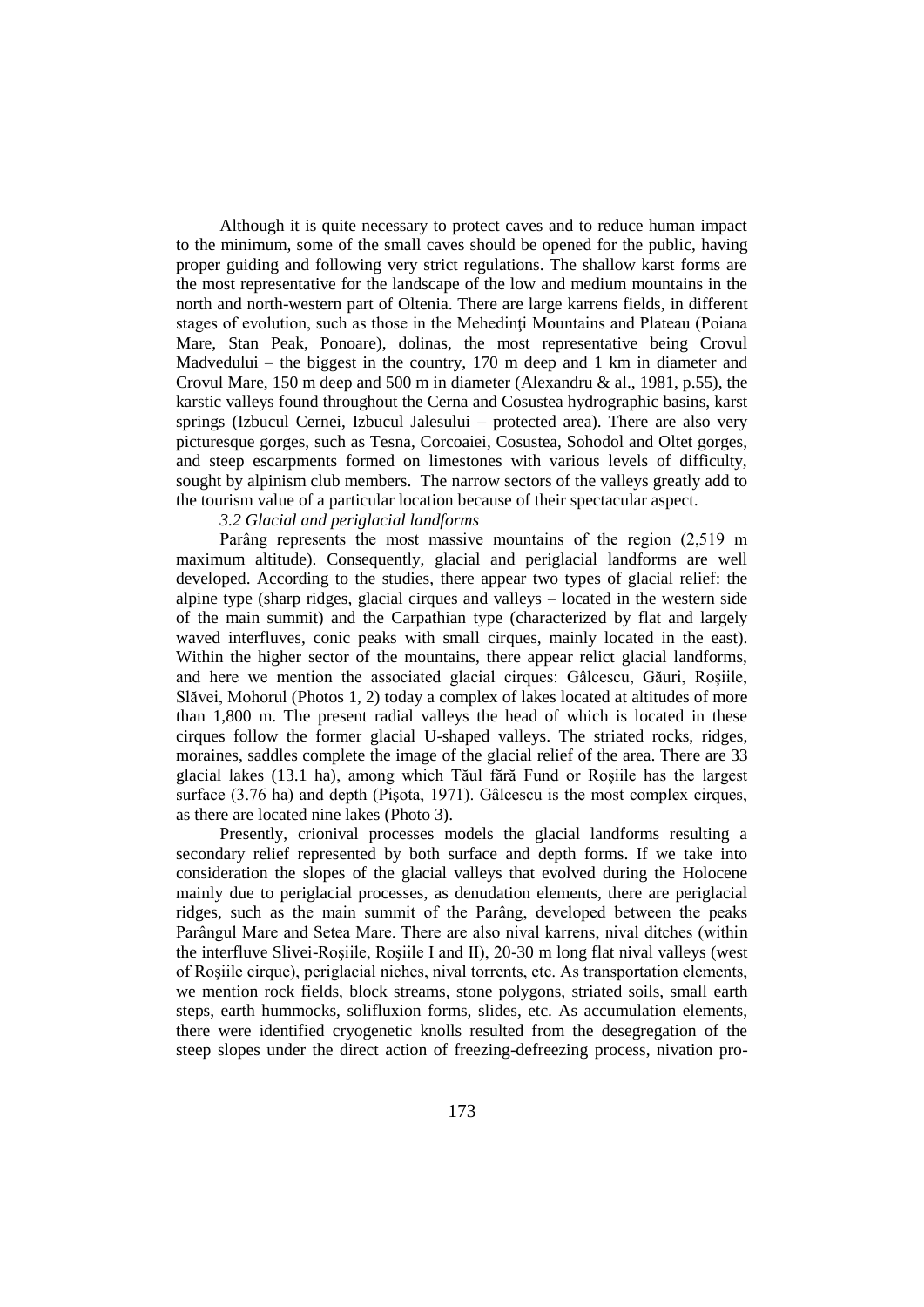talus – located at the foot of the slopes; these are semicircular accumulations made up of side rocks of different dimensions.



**Photo 1. Transalpine saddle and Urdele Passage (2,228 m)**



**Photo 2. Mohorul glacial cirque (rock-streams, avalanche tracks, blocks field)**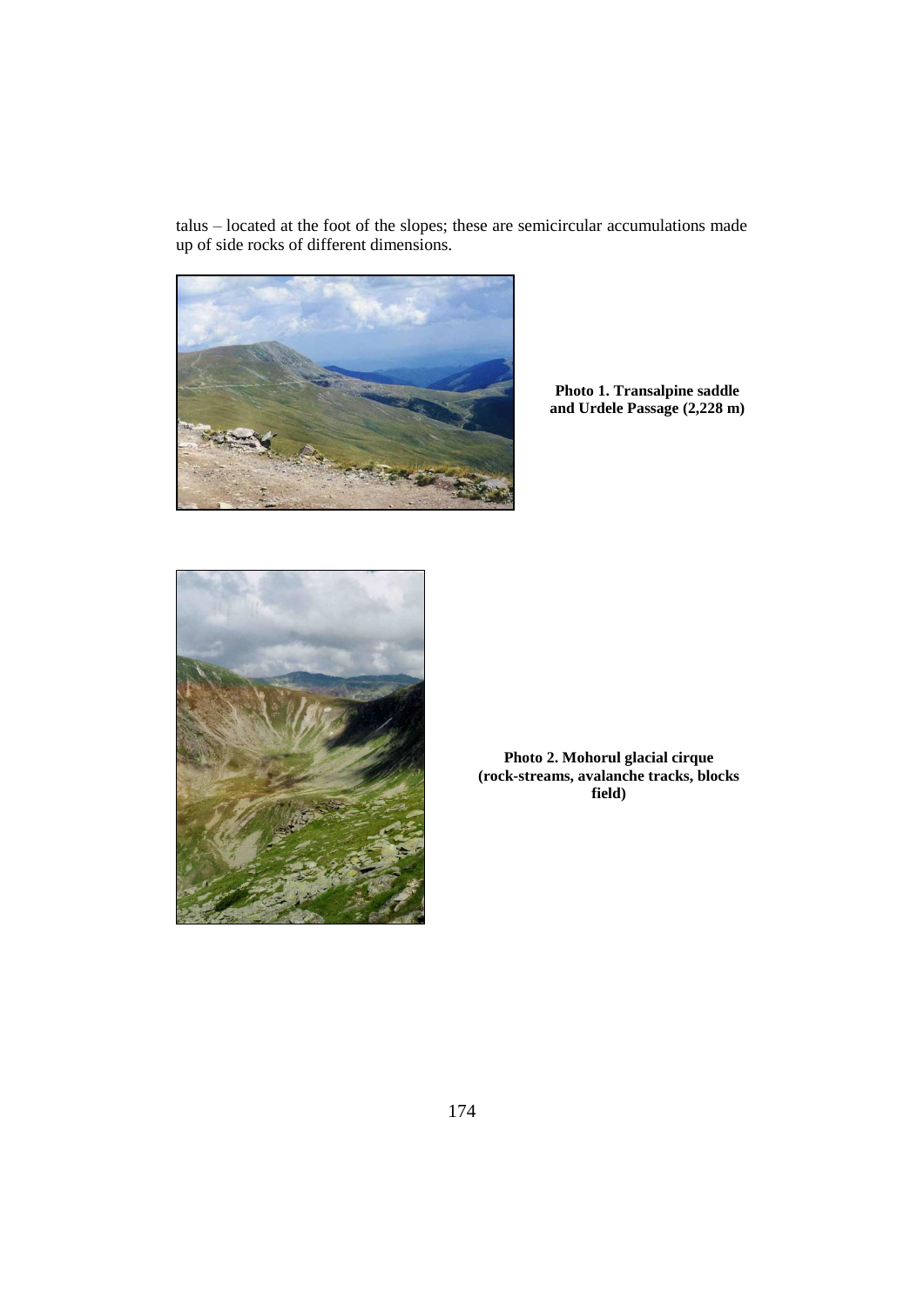

**Photo 3. Gâlceascu and Vidal glacial lakes**

### *3.3 Sand dunes and the Danube's floodplain.*

If the aforementioned natural resources are capitalized, even at an extremely reduced scale, the south of the region, represented by the floodplain of the Danube and its sand dunes, is almost unknown even at national level. There appear two distinct sectors – a strip along the Danube River, between Ostrovu Corbului and Corabia (about 200 km long and 3 to 30 km wide) and a strip located on the left of the Jiu River, north of Craiova to its confluence with the Danube. These areas cover the floodplain and terraces of the Danube (about 250,000 ha) and they are mainly sands formed in situ, while the sands from Leu-Rotunda Plain resulted from the subjacent Levantine formations (Coteţ, 1957). The characteristic sand landforms are the longitudinal dunes, directed NW-SE (due to the predominant winds in the warm season), and other smaller dunes of the barchans type. Within the Danube Floodplain, the dunes display an irregular shape and they are not settled; as we get farther from the riverbed, on the terraces and on the left of the Jiu, the sand dunes get larger and larger, they are flatter and settled by vegetation. The length of the dunes varies between 3 and 4 km, the height between 1 and 15 m, while the width of the interdunes depressions oscillate between 20 and 800 m (Geografia României, 1983, p. 347).

Mobility of sands from southern Oltenia underwent a strong reactivation starting with the second half of the  $18<sup>th</sup>$  century because of oak forest clearings and excessive grazing. The phenomenon increased in intensity after 1850, when the dunes moved with about 150 m/year, affecting Desa, Ciuperceni, Nedeea, Bistreţ settlements (Tufescu, 1966).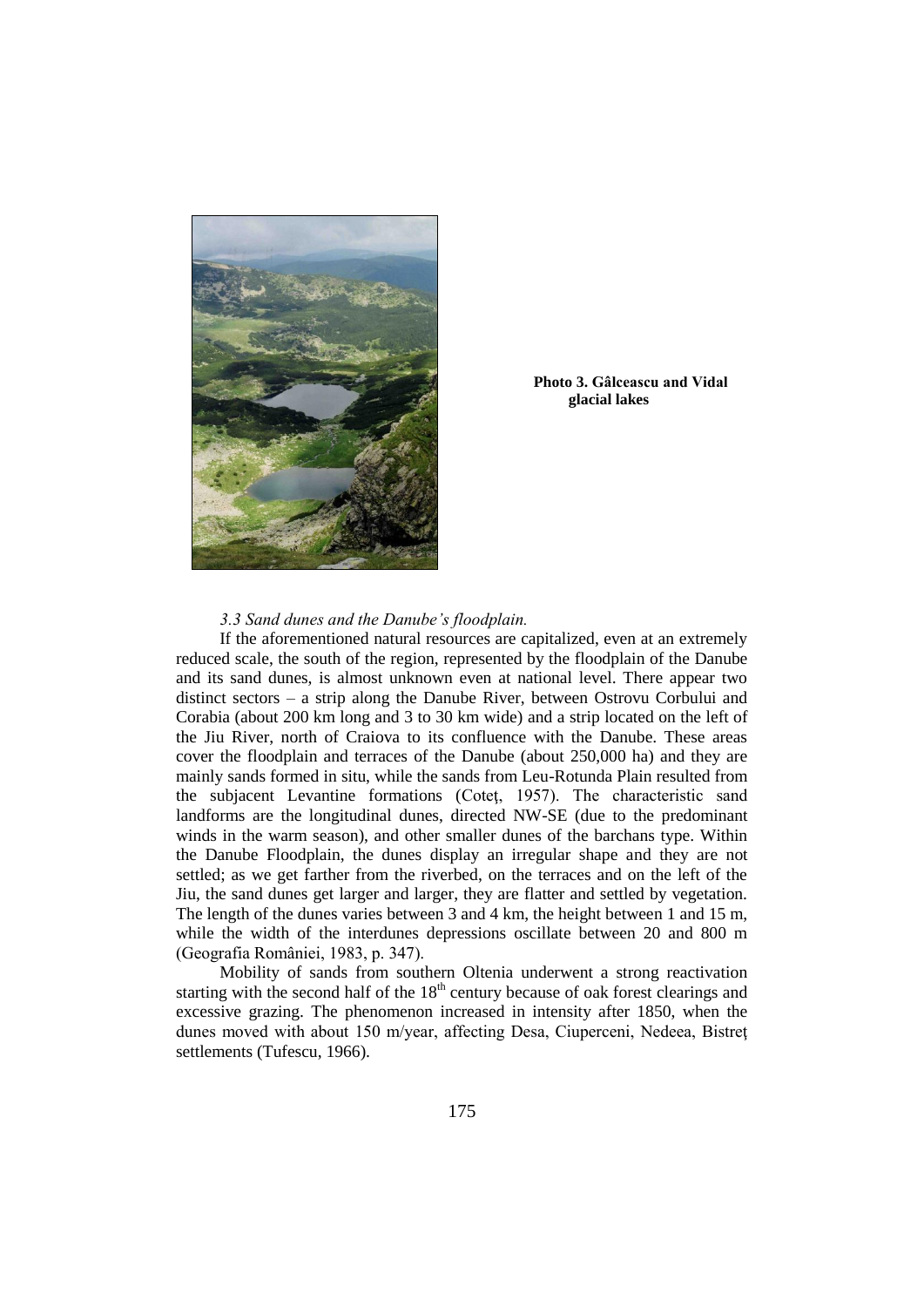#### *3.4 Technogene relief*

Although the term of technogene relief is not frequently used in the Romanian literature in the field, Oltenia region, especially its piedmont area, was subject to an intense industrialization during the communist period. Thus, there are some large coal fields – Motru, Rovinari, where natural landforms were totally modified, resulting a secondary type of relief represented by waste damps and open pits. Surface exploitations suppose the excavation of the natural surface, namely the industrial activities transformed positive landforms into negative landforms. Consequently, they altered the natural geomorphologic system and led to the development of a new system characteristic to the coal exploitation terraces. The excavated material is mainly deposited along local valleys, which are thus filled up to the level of the interfluves, modifying the natural drainage system and alluvia carrying capacity. The second possibility is to deposit the resulted material within certain naturally concave slopes, but, in many cases, the slope stability threshold is surpassed and there occur spectacular landslides that often affect human settlements (e.g. Roşia de Amaradia – Alunu – Berbeşti coal field).

#### 4. Results and discussions

The management, planning and development of tourism destinations is a complex action, involving more 'interested parties', numerous objectives and different timescales to be harmonized (Howie, 2003). The central and regional authorities should have a coherent policy for supporting viable tourism, and moreover, for a proper promotion of the region. It is also worth mentioning the possibilities for educational tourism, involving particularly the young generations, study trips becoming ever more popular. Lately, vacations are not only associated with fun, but also with a social achievement or an educational tool (Lohmann, 2004, p. 2). Tourism, as a form of capitalizing the natural environment and the anthropogenic patrimony, transforms the geography of numerous countries, spontaneously or following the decision of the public administration (Derruau, 1999, p. 311). The tourist attraction is generated by some natural or anthropogenic potential, with a permanent or only conjectural action. The natural tourism potential is a fundamental premise for promoting a region and for stimulating the tourists' flows. It is the fundamental factor that has led to the initiation of tourism capitalization of some components, representing the primary tourism offer from the economic point of view (Cianga, 1997, p. 25).

In order to evaluate and make an hierarchy of the territorial units, the Ministry of Regional Development and Housing, together with specialists from universities and other state institutions, used the tree method. This method is based on criteria and sub-criteria, resulting in a total of maximum 100 points, of which there were given maximum 25 points (natural environment ten points, therapeutic natural factors ten points and natural protected areas five points) for the natural tourism resources. Anthropogenic tourism resources (different historical monuments) acquired a maximum of ten of 25 points. As a conclusion, we may say that administratively speaking, landscape potential is well known, but investments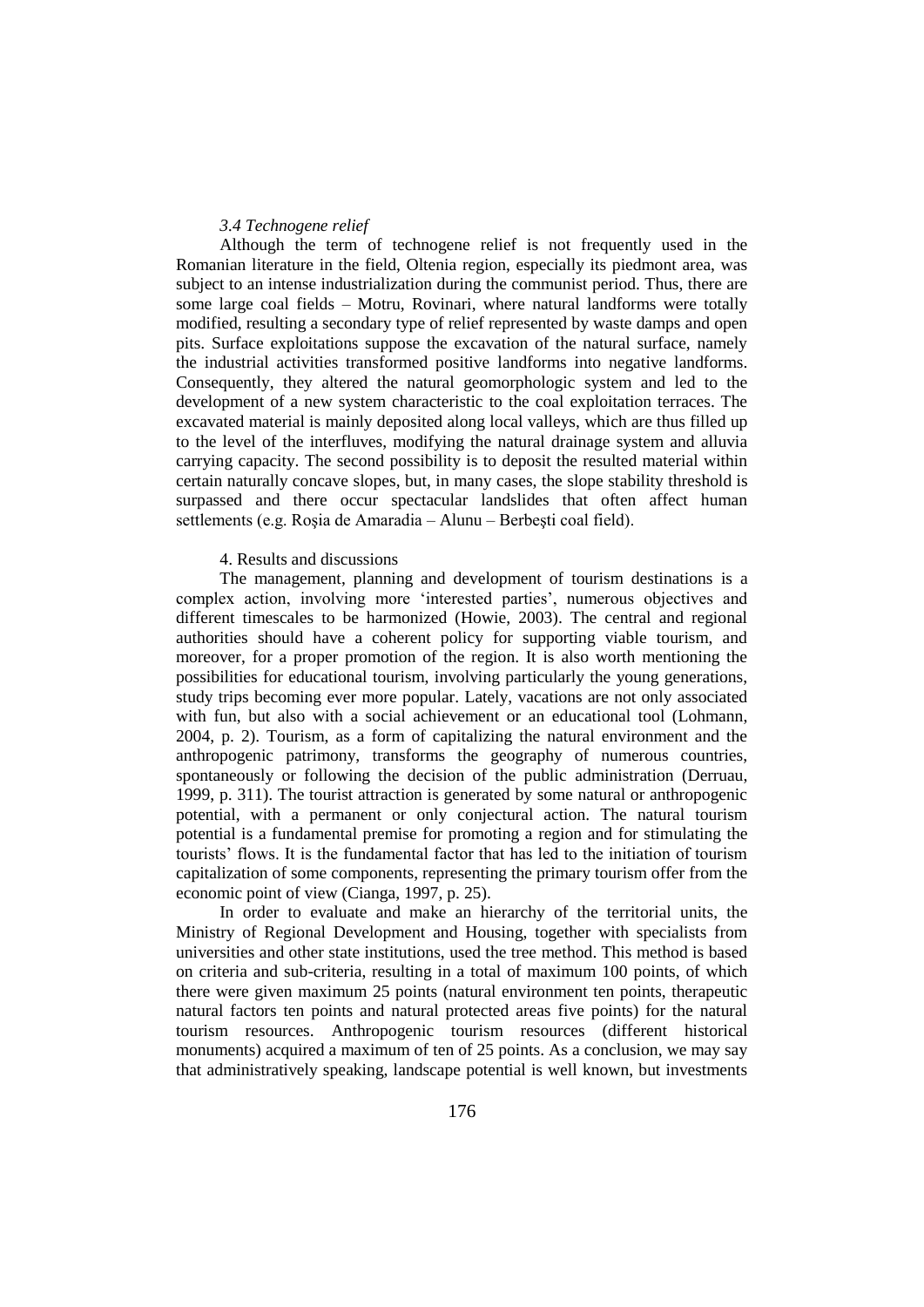in promoting it represent the real issue. Publicity is one of the key issues in coining a new tourism destination. Proper media advertising would add to the region's positive image and perception as tourism destination.

From this point of view, Oltenia Region presents a varied tourism offer (landscape, spas, monasteries and churches, archaeological sites, piscicultural facilities, etc.). This classical tourism offer can be completed by introducing certain data about the spatial evolution of the territory, by describing the mechanisms of the processes that influenced the placement and further development of different settlements or sites. It was quite clear from the very beginning that the most increased tourism potential is hold by the mountain and sub-Carpathian regions, but the purpose of our investigation was to make a detailed analysis of the present situation, of the way tourism operators understand the value of the ecological structure and if and how they integrate it in their offer. An important starting aspect is infrastructure – accommodation facilities, access roads, shops, etc. Vâlcea County has the greatest number of accommodation units, and, of course of rooms and bed-places, followed by Gorj and Dolj, according to the data supplied by the Ministry of Regional Development and Housing. This means that the forehead mentioned traditional tourism spots benefit from the proper infrastructure, at least from the accommodation point of view.

For a better view of the situation, we applied a ten-question questionnaire to 30 pension, hotel, or motel owners from the entire analysed region (Table no. 1). About 80% of the accommodation facilities are small family pensions (eight-ten rooms, generally double or larger), most of them being located in the mountain or sub-Carpathian area, which are traditional tourism destinations in the region. Consequently, the number of tourists per year oscillates between 150 and 300, the highest number per month being registered in December – February in the mountain region (mainly in ski resorts) or during Christmas – New Year and Easter periods in the sub-Carpathian area (there are numerous monasteries). There are some pensions and hotels, where the guests' number reaches 2,000 per year (Paradis and Tara Pensions from Rânca resort, Hotel Lexi Star from Tismana), but their percentage is extremely low. In the piedmont and plain area, the number of accommodation facilities is reduced, the most important ones being at Calafat and Bechet, near the Danube River, where we cannot speak about a "proper tourism", as the guests are just in transit. Most of the tourists come only for the weekend (about 75%), predominating either families or groups of young people. The main cities supplying tourists in the area are from the region – Craiova, Slatina, Drobeta-Turnu Severin, and from Bucharest. The conclusion is that the region is not known at an international level, promotion activities being quite poor. 'Promotion is the manner in which a company seeks to improve customers' knowledge of the services it sells so that those who are make aware may be turned into actual purchasers' (Page, 2003, p. 256). Without promotion, we can hardly speak of any tourism development.

Taking into account the present economic background, owners are extremely interested in promoting new tourist activities, and we make here direct reference to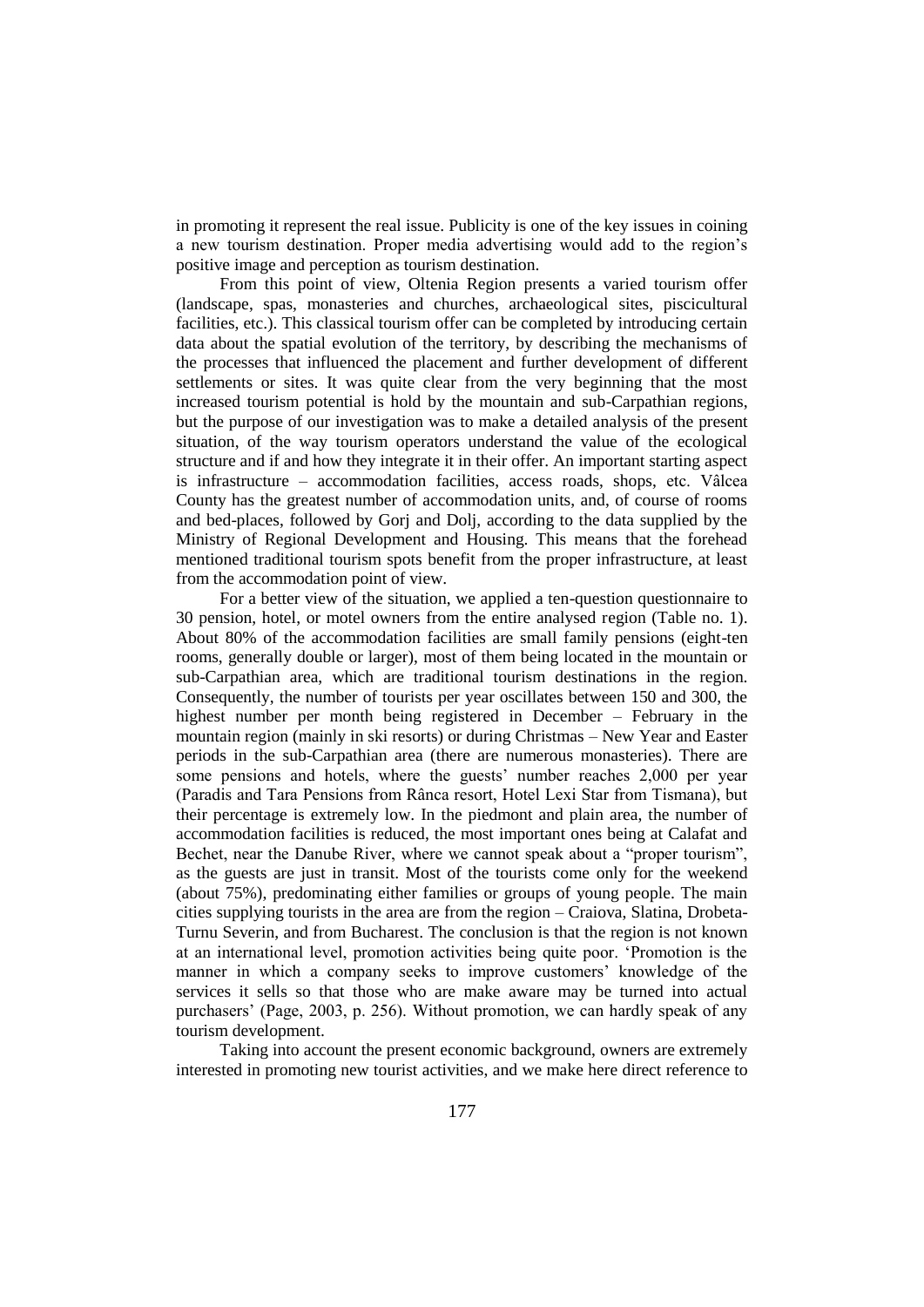the landscape potential, but according to their answers, they make no clear difference between natural and cultural values. Asked about the information tourists require about different 'natural spots', about 40% of them referred to monasteries, churches, monuments, etc., which means they are not informed at all and offer just accommodation; however, there are also some investors who recognize the high quality of geotourism. Thus, at Rânca for example, some pension owners have understood that the glacial and periglacial landforms may represent a potential new tourist attraction and they have already bought some field cars able to reach the area, but they do not have adequate information about the processes involved in the formation and evolution of these landforms. Bettertrained and informed staff of the accommodation facilities is a 'must' for quality services on one hand, and for giving the correct information required by tourists, on the other hand. It is also important that they have communication skills in order to be able to give the tourists not only correct and updated information, but also the feeling of comfort and safety.

There are some brochures and guides offered by the County Tourism Agencies, but they do not have much information about the landscape potential. The published papers about the geology and geomorphology of the area are very technical and they are not particularly useful to geotourists. Consequently, the major shortcoming, especially for casual geotourists, is the lack of populist booklets and leaflets dedicated to natural monuments together with a tourist guide to the natural parks. At the same time, placards are one of the most efficient tools in terms of conveying geomorphologic information to tourists in an adequate way. In Oltenia, the placard system is almost absent and we consider this is the best way to promote a hotspot without proper guiding. There are some relevant requirements in terms of information that have to be respected. Placards should contain basic notions regarding the exact location of the tourist spot, the geologic background and evolution, the mechanisms and processes influencing present landforms, climatic and topoclimatic features, river system, type of ecological system, general rules about environment protection, etc.

The content of a placard should depend on the site you promote. For example, in the high mountain region the accent has to be put on geologic background, climate evolution and their influence on the development of present geomorphologic processes, without neglecting ecological aspects – vegetation adaptation to the environment and specific faunistic elements. In mountain areas, it is also extremely important to emphasize the vertical zonality and thus, placards should contain information adequate to each altitudinal level. In karst areas, a short description of the processes leading to the development of surface or depth karst forms would be adequate, as well as some numerical data (e.g. the period necessary for the deposition of one centimetre of a stalagmite) in the attempt of making tourists more aware about the fragility of such areas. In the case of palaeontological sites, it is important to offer the tourist a perspective of the former environment and of the way fossils looked like. In others words, it is about conferring a scientific value to placards and, at the same time, about adapting scientific information to the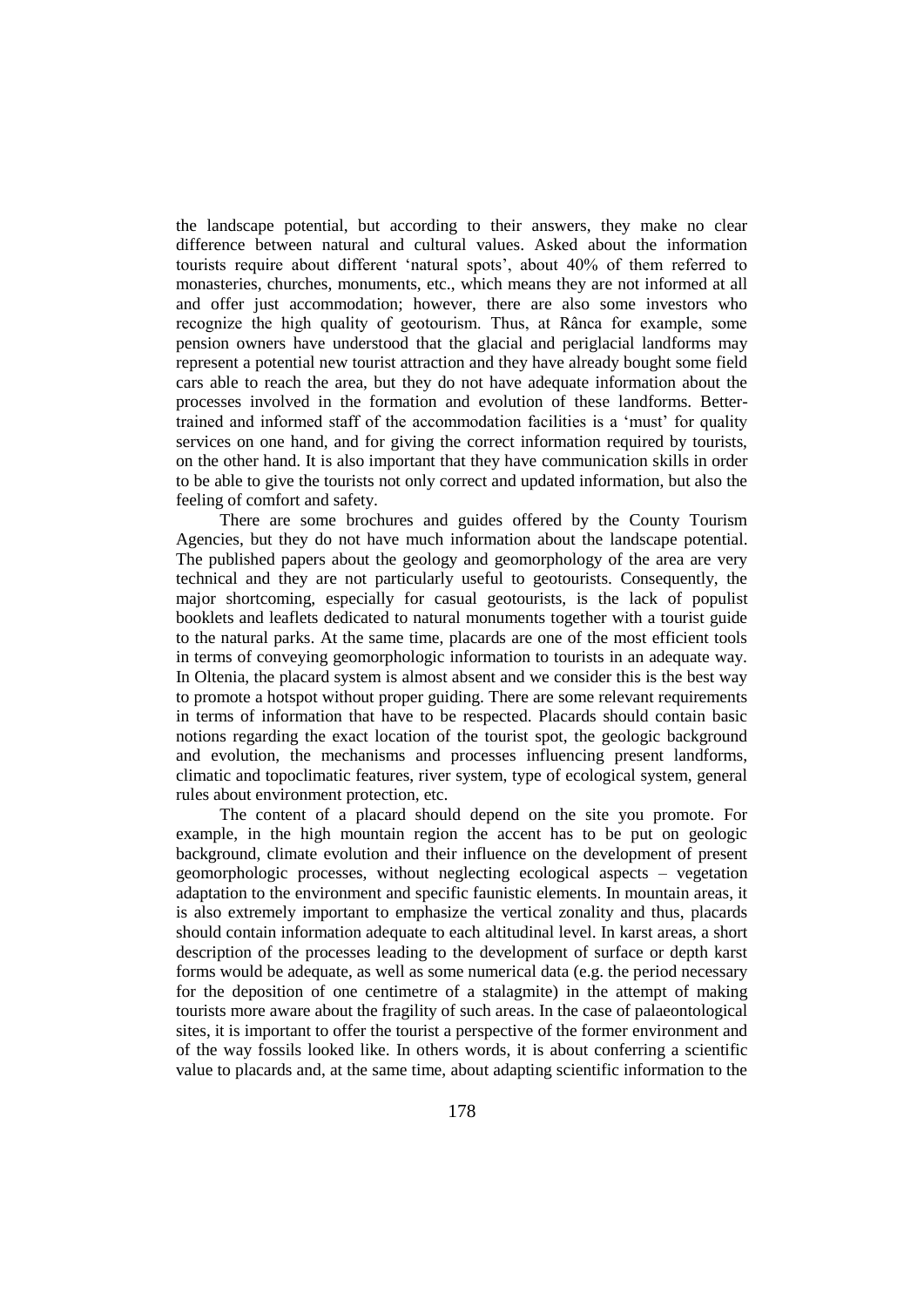tourists' capacity of perception. This is why proper illustration should be added in order to make tourists understand the processes easily.

Thus, by overlapping the areas with increased natural potential and good present infrastructure, we consider that the best perspective for introducing the geomorphologic forms in the tourist offer is registered by the sub-Carpathian region. It is suitable most of all not for the mass tourism, but rather for the independent travels 'seeking in a destination both activities and experiences that are Rewarding, Enriching, Adventuresome, and a Learning experience – the REAL tourism' (Howie, 2003, p. 1).

#### 5. Conclusions

The varied landforms and accessible underground features make Oltenia Region ideal for the study of the relationships between geomorphology and tourism, which is the very essence of geotourism, a form that is gaining more and more supporters from the tourists' part. Due to its scenic, scientific, or cultural value, the geomorphologic patrimony within Oltenia is an important tourism resource, poorly managed so far. The region attracts mainly the people of the five component counties, having quite a minor role in the national tourist flows, despite its great natural resources. One of the major causes is the lack of proper promotion, the scarce publicity materials such as posters, flyers, brochures, advertisements, placards, and updated tourism web sites. The knowledge and skills of the operating staff in the hospitality sector for the settlements with the highest tourism potential in the region is also a disregarded aspect. Recently, the need for qualified personnel has increased due to the high number of hotels and other accommodation establishments recently built, all of them requiring trained staff, on the one hand, and to migration, on the other hand.

However, both tourists and tourism operators should not forget the fragility of the major geographical sites such as the karst areas (The Sohodol Gorges and the numerous caves in the area – the Valcan Mountains, the karren field and the natural bridge from Ponoare – the Mehedinti Plateau). Consequently, we strongly believe that tourists should be instructed with regard to the effects their actions may provoke to the environment. In the future, there are also required some measures to restrict the timing and volume of visitor ingress.

Nevertheless, we remain confident that the geomorphologic patrimony within Oltenia is a key point for tourism development. Moreover, since the number of foreign visitors is not significant, Oltenia tourism depends heavily on the domestic demand. The tourism in the region could also benefit from the current economic crisis, when most travellers are forced to cut down the holiday costs, choosing a holiday in the home country. In this way, tourism acquires, besides a temporal dimension, which used to be prevailing, a spatial dimension, as well that represents the present tendency in evaluating all the activities by means of ecocompatibility. By integrating these two dimensions in the offer, there can be better evaluated the carrying capacity of the region, the tourism offer leading to the maximization of the tourism activity without surpassing the sustainability limit.